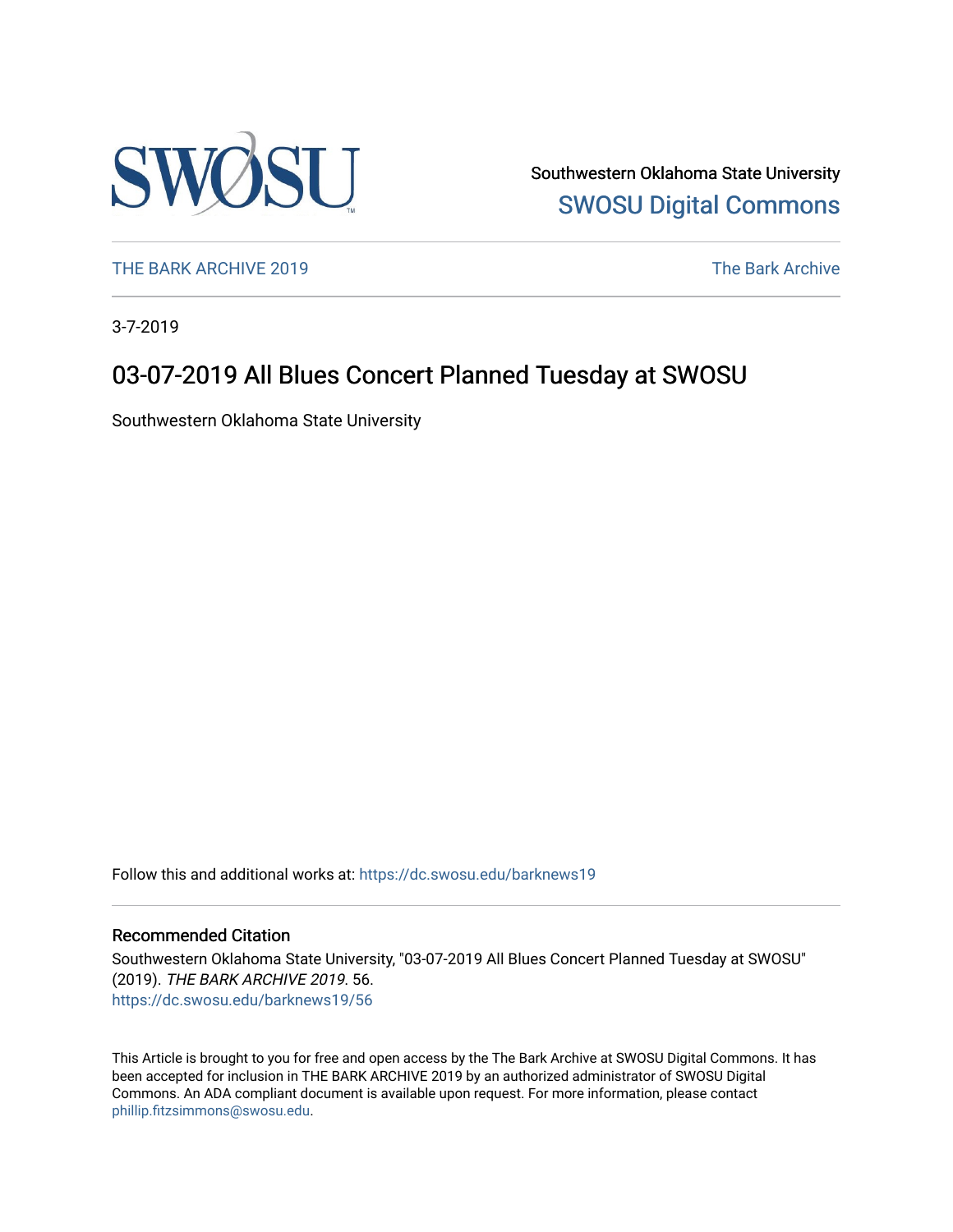

7 March, 2019



# **All Blues Concert Planned Tuesday at SWOSU**

An all blues concert is planned this Tuesday, March 12, on the Southwestern Oklahoma State University campus in Weatherford.

The SWOSU Music Department is having the 7 p.m. concert in the Fine Arts Center Auditorium. Admission is free, and the public is invited.

The concert will feature old favorites like *Blues in Hoss Flat*, *The Blues Machine*, and the tune *Centerpiece* made famous by Lambert, Hendricks and Ross.

Director Dr. Richard Tirk is excited that the concert will have arrangements composed by members of both SWOSU bands and showcase a new ensemble, Little Jazz 'A,' which just returned from a five concert tour. The ensemble has six horns and a rhythm section that includes guitar and jazz faculty member, Wally Tarkington.

For more information about the concert, please contact the Music Department at 580.774.3708 or music@swosu.edu.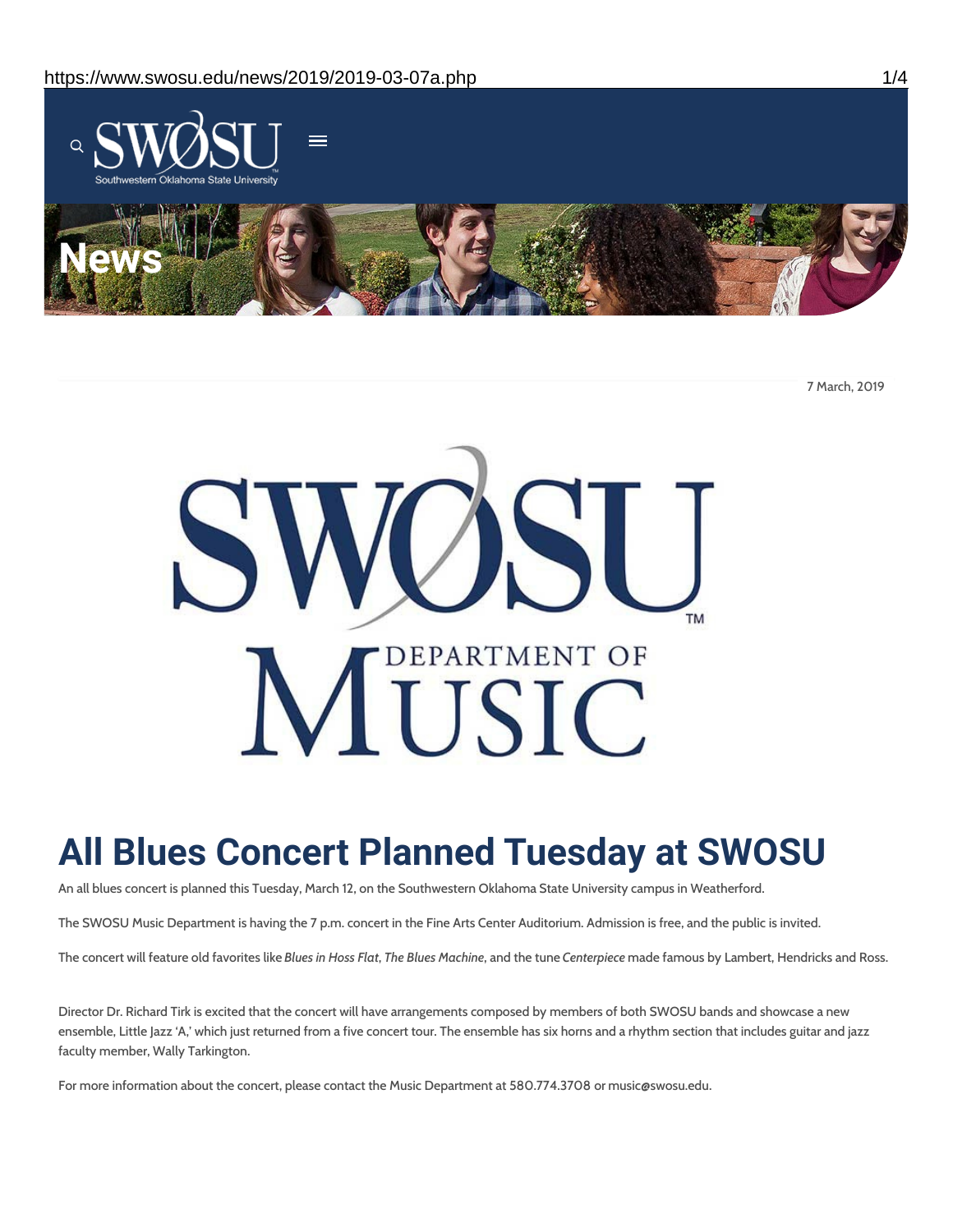| Administration<br>D<br>Alumni and Foundation<br>D<br>Community<br>D<br>Events<br>D | Academics | D |
|------------------------------------------------------------------------------------|-----------|---|
|                                                                                    |           |   |
|                                                                                    |           |   |
|                                                                                    |           |   |
|                                                                                    |           |   |
| <b>Faculty and Staff</b><br>D                                                      |           |   |
| Miscellaneous<br>D                                                                 |           |   |
| Sayre<br>D                                                                         |           |   |
| <b>Students</b><br>D                                                               |           |   |

## **Archive Links**  $2018$  $2019$ [2020](https://www.swosu.edu/news/2020/index.php)  $\bullet$ [Archive](https://dc.swosu.edu/bark/) **Archive Archive Archive Archive Archive** Archive Archive Archive Archive Archive Archive Archive Archive



### Weatherford Campus

100 Campus Drive Weatherford, OK 73096

### Sayre Campus

409 E Mississippi Ave Sayre, OK 73662

Connect to Us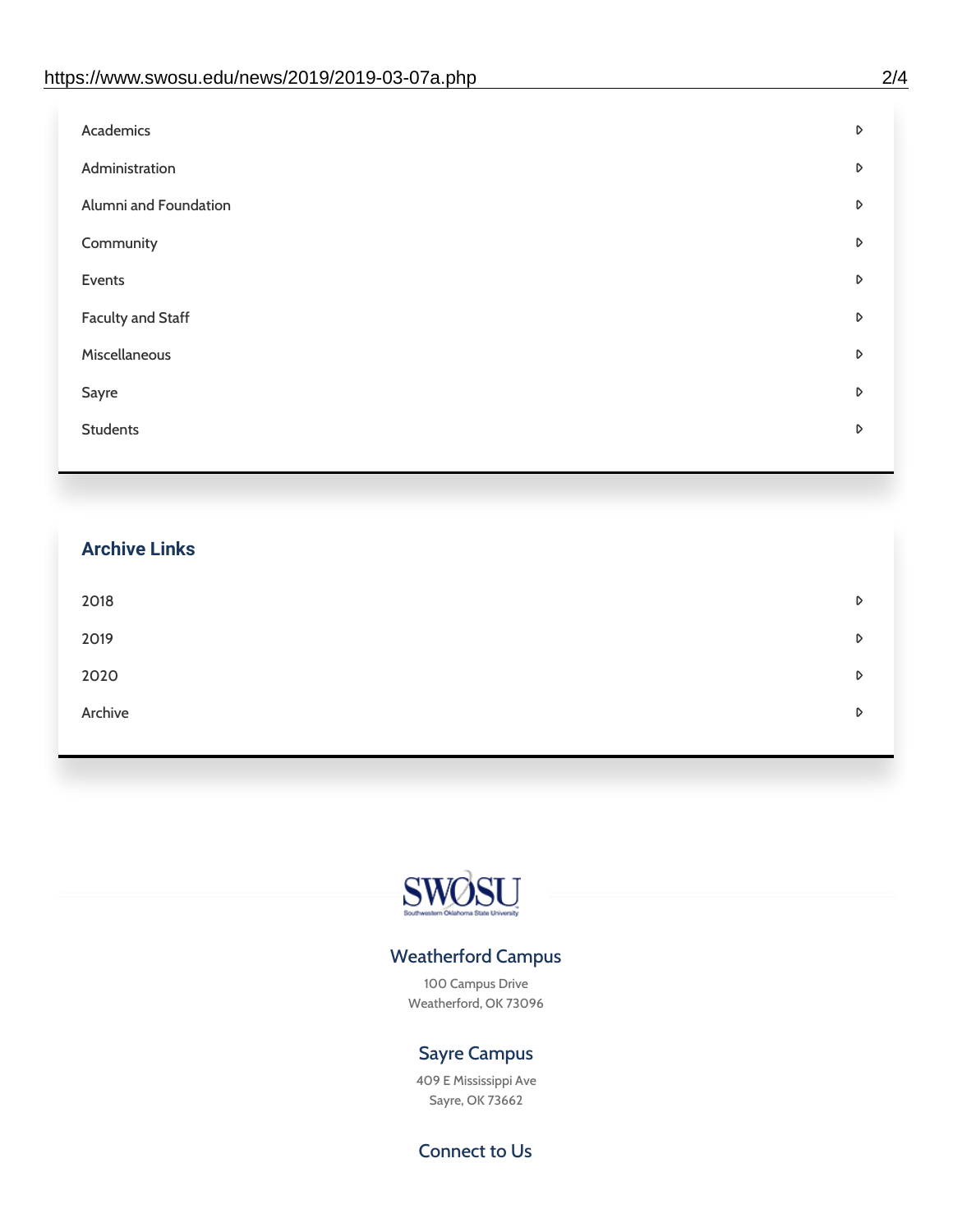千岁回调

Contact [Information](https://www.swosu.edu/about/contact.php) [University/Facility](https://www.swosu.edu/about/operating-hours.php) Hours [Campus](https://map.concept3d.com/?id=768#!ct/10964,10214,10213,10212,10205,10204,10203,10202,10136,10129,10128,0,31226,10130,10201,10641,0) Map

Give to [SWOSU](https://standingfirmly.com/donate)

Shop [SWOSU](https://shopswosu.merchorders.com/)



**[Directory](https://www.swosu.edu/directory/index.php)** 

[Calendar](https://eventpublisher.dudesolutions.com/swosu/)

[Apply](https://www.swosu.edu/admissions/apply-to-swosu.php)

[GoSWOSU](https://qlsso.quicklaunchsso.com/home/1267)

[Jobs@SWOSU](https://swosu.csod.com/ux/ats/careersite/1/home?c=swosu)



Current [Students](https://bulldog.swosu.edu/index.php)

[Faculty](https://bulldog.swosu.edu/faculty-staff/index.php) and Staff

**Enrollment Management** [580.774.3782](tel:5807743782)

> **PR/Marketing** [580.774.3063](tel:5807743063)

**Campus Police** [580.774.3111](tel:5807743111)